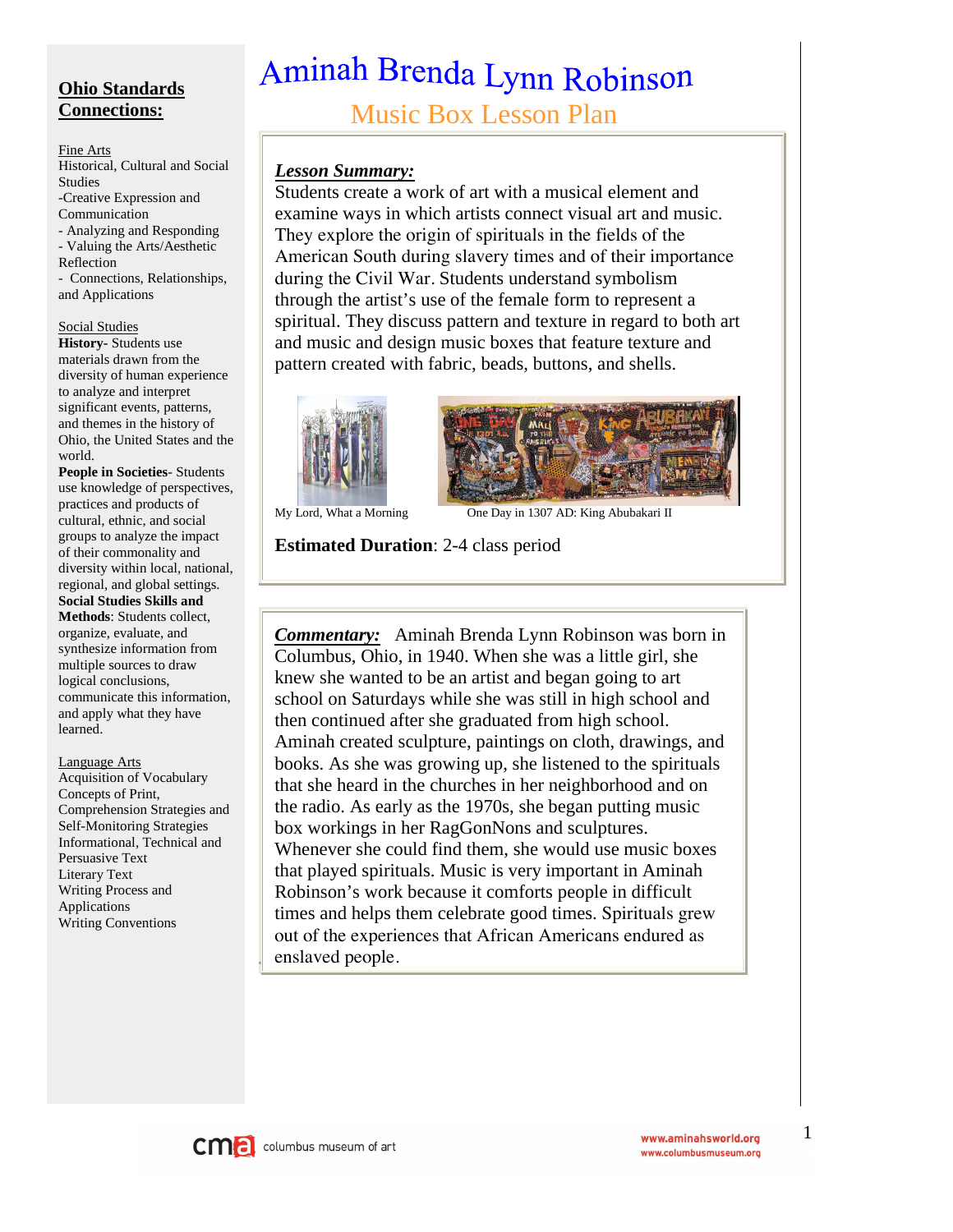#### **Pre-assessment**

Play examples of African-American spirituals and discuss their dual origins in Africa and in work songs in rural America before and after the Civil War. "Go Down Moses" is one spiritual many students might know. Show examples of Aminah Robinson's work in which she includes music boxes that play spirituals. Print *My Lord, What a Morning* from Downloadable Images. Discuss the artist's use of large wooden pipes from an old organ. Also download and discuss the twodimensional work, *The Teachings,* in which Robinson uses the female figure to symbolize a spiritual. *One Day in 1307 AD: King Abubakari II* is another example in which the artist uses several music boxes.

#### **Discussion Questions**:

Why is music important to people? Has anyone heard a spiritual or hymn? If so, where did they hear it and what was the subject matter? Have students do a Web search to find information about spirituals. Ask them: Where did spirituals originate? What is the difference between a spiritual and gospel music? Who sings spirituals? Have spirituals had any effect on pop music? If so, how? What are some examples? Listen to three examples of spirituals and tell how they are similar and how they are different.

Why might Aminah have used women to symbolize the spirituals. Why do you think Aminah included music boxes in so much of her work? What do you think the iron elements on top of the pipes might symbolize? (crowns, hats, headdresses, etc.)

**Scoring Guidelines**: The pre-assessment discussion and exploration provide opportunities to gather information on students' prior knowledge about music, spirituals, and symbolism. Participation notes could be made to monitor students individually.

#### **Post-Assessment**

At the completion of all sessions, the artwork and final assessment are combined in the evaluation of student learning. Guide students as they participate in discussion to develop criteria for the finished artwork.

**Scoring Guidelines**: Refer to attached Assessment Chart.

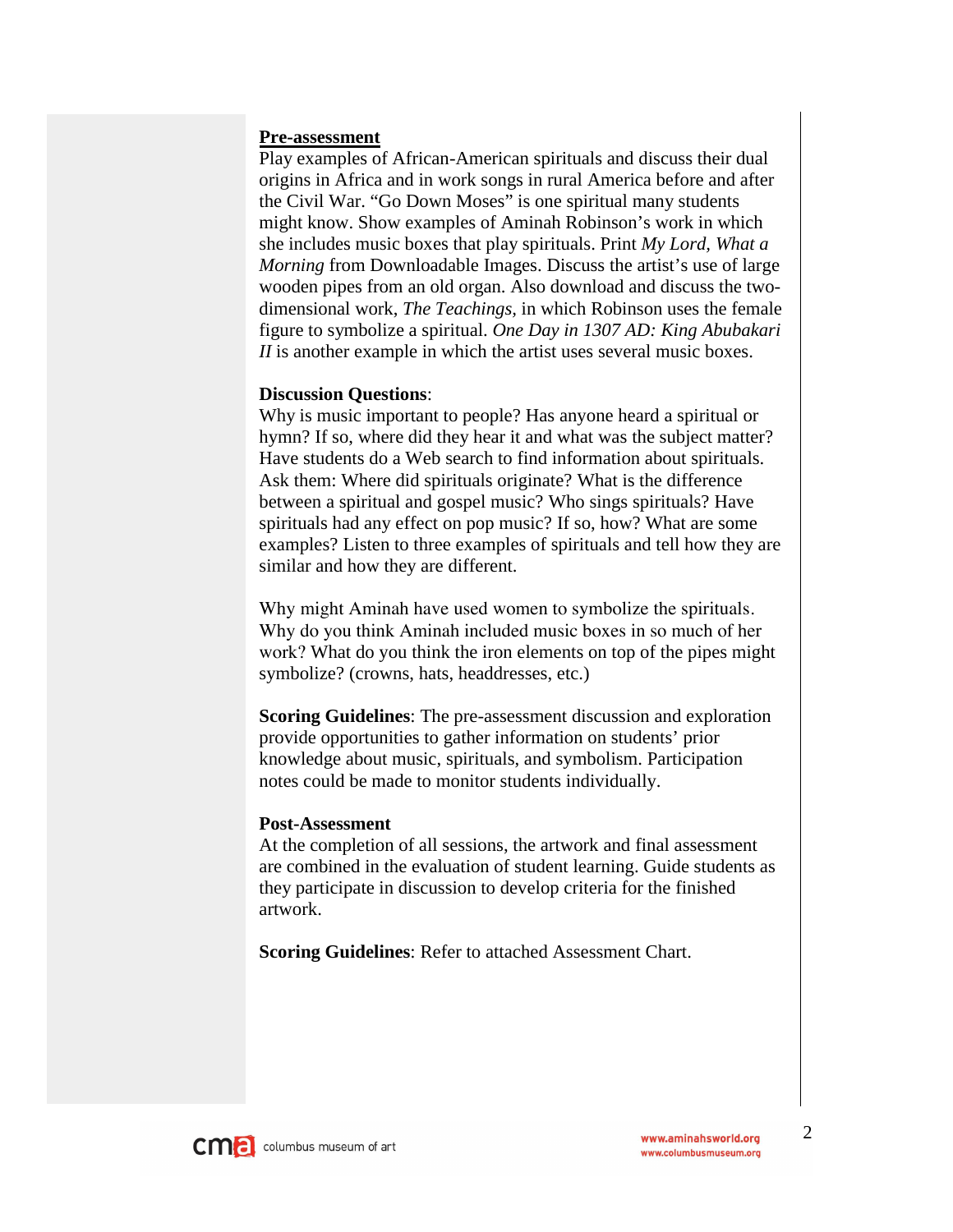#### **Objectives:** Students might

- create a unique work of with a musical element
- explore texture and pattern in both art and music
- understand the multimedia work of Aminah Robinson
- understand the use of symbolism in the artist's work
- use buttons, beads, shells, etc. to create texture and pattern
- understand the importance of spirituals, their relation to enslaved people, and their role in people's lives

#### **Instructional Procedures:**

1. Each student will need one small box and one music button. Let the students select the song they want to use. An array of fabric scraps, buttons, beads and shells can be set out for all students to use. Have students bring small "found objects" from home to use as symbols for something in their lives such as nature, sports, a family member, or a holiday.

2. Students select some fabric pieces. Students should think about where they want to place the fabric on the box. It works well to overlap the fabric pieces and cover the entire box. Students glue the fabric scraps to the box.

3. When the box is covered with fabric, students embellish the fabric with the other items. Buttons, shells, beads, and the music button may all be affixed with white school glue. These objects might be arranged to form interesting patterns of color and shapes. Students may also choose to decorate the inside of the box.

4. Students think about their box and write (or dictate) a sentence or two about the meaning of their symbolic object and what they plan to keep in the box. After practicing writing their sentence on a piece of paper, they should use markers or pen and ink to carefully write their sentence on the inside of the box in the same manner Aminah uses words in her work.

#### **Differentiated Instructional Support**

This lesson can be adapted to different grade levels. For K-3, emphasis is on using objects to make patterns and determining what to keep in the box; for Grade 4 and above, emphasis is on the historical context of spirituals, the Civil War period, and the evolution of this musical form. High school students can examine examples of protest music from the Viet Nam era and compare them with Civil War era spirituals.

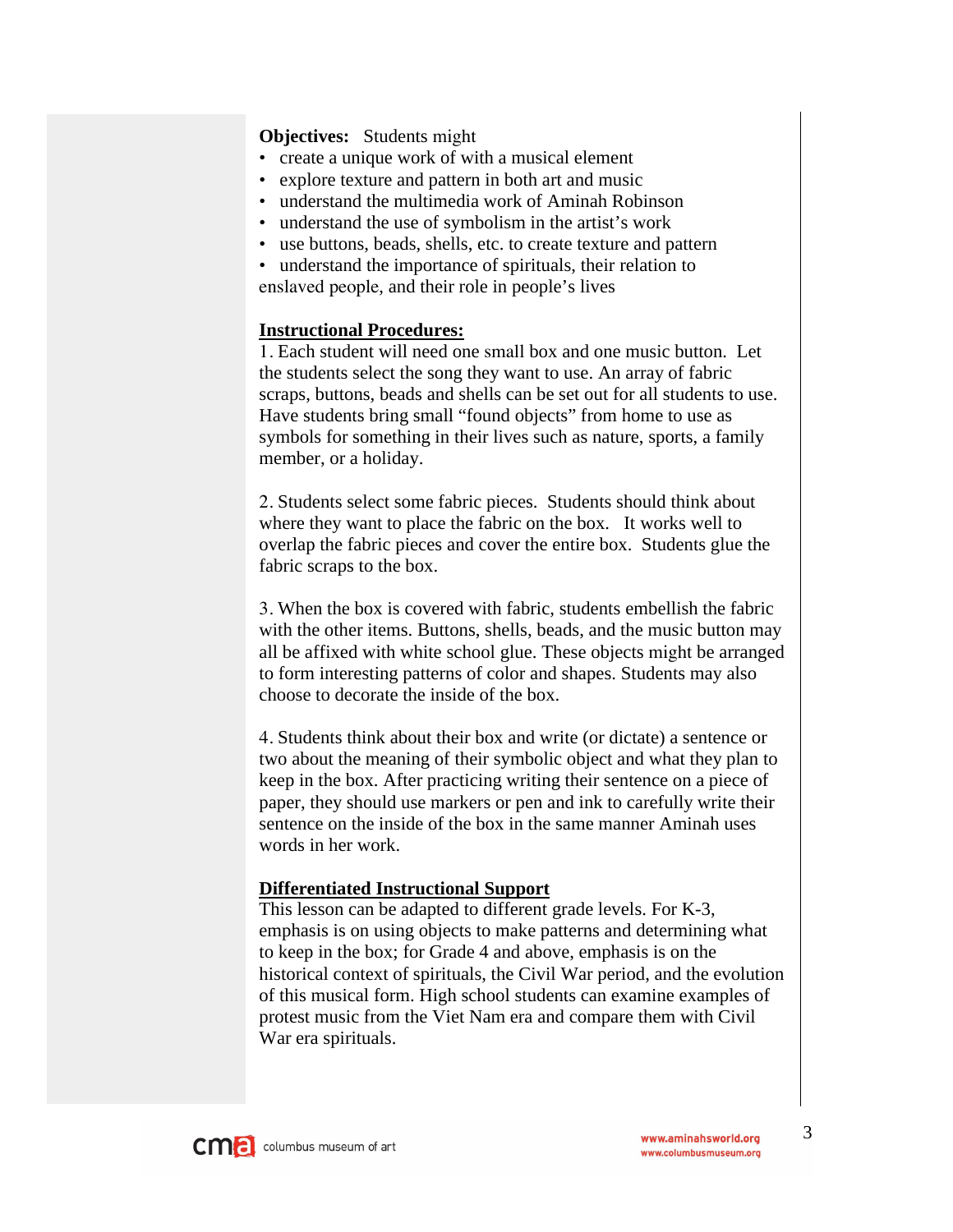#### **Extension**

For middle and high school students, examine relationship of spirituals to protest songs of the 1960s and 1970s and to the development of rock and roll. They might examine contemporary music as it relates to current events

#### **Homework Options and Home Connections**

Students look for and discuss with their families found objects such as political buttons, photographs, postcards, and other mementos that they can use in designing their boxes.

#### **Interdisciplinary Connections**

This lesson relates directly to social studies, music, and language arts.

#### **Materials and Resources:**

| For teachers | Downloadable images of Aminah's work; books by<br>or about Aminah (see list in Teach section of this<br>Web site); Symphonic Poem: The Art of Aminah<br><i>Brenda Lynn Robinson</i> from the library; to |
|--------------|----------------------------------------------------------------------------------------------------------------------------------------------------------------------------------------------------------|
|              | demonstrate examples of spirituals being sung<br>White cardboard school box for each student                                                                                                             |
| For students | Music buttons with a variety of songs- one for each<br>student                                                                                                                                           |
|              | Fabric scraps, rickrack, lace, ribbon                                                                                                                                                                    |
|              | Buttons, beads, shells                                                                                                                                                                                   |
|              | White school glue                                                                                                                                                                                        |
|              | Markers, pen and ink                                                                                                                                                                                     |

#### **General Tips**

Have lots of examples of spirituals for students to hear and images to see of Aminah's RagGonNons (*Precious Memories*, *Dad's Journey*, *One Day in 1307 AD: King Abubakari II*, *My Lord, What a Morning*) in which she inserted dozens of music boxes. When discussing what students might keep in the box, encourage them to think about both tangible objects such as letters or photos and more abstract ideas such as memories or dreams.

**Attachments:** Student Self-Assessment and Final Assessment.

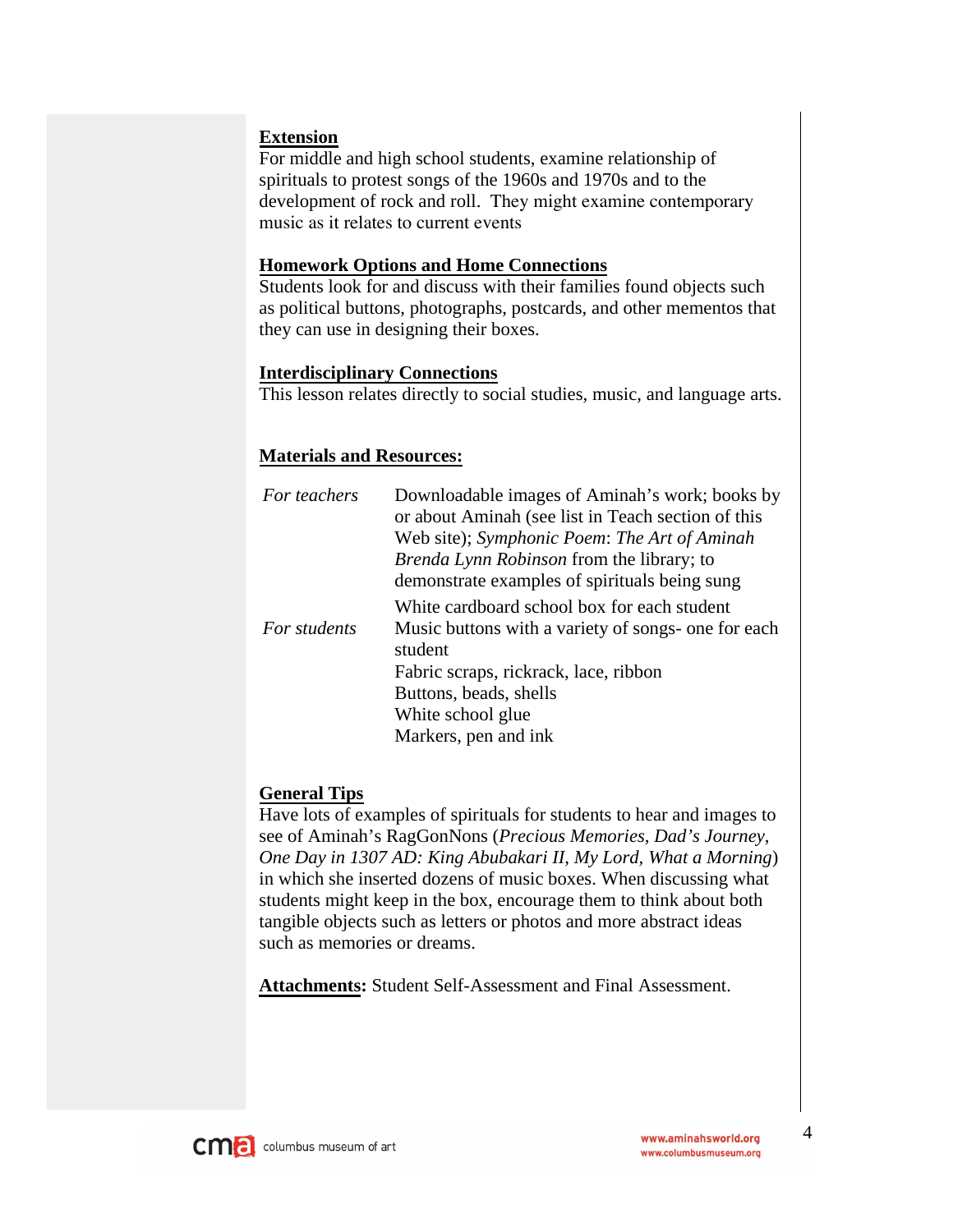#### **Key Vocabulary**

**Hogmawg**- Aminah Robinson's mixture of mud, pig grease, dyes, sticks, glue, and lime that she uses in her two- and three-dimensional work

**Pattern** - a design system based on the planned relationship of parts; in music, pattern is part of the time relationship that creates rhythm

**RagGonNon** - Amianh Robinson's word for a complex work of art that is never finished

**Spiritual** - a religious song usually of deeply emotional character developed especially by Blacks in the southern United States

**Symbolism** - using an object to stand for another object or idea

**Texture** - the way something would feel if you could touch it; in music,texture is the many layers of sound in the composition and the relationships of those sounds to each other

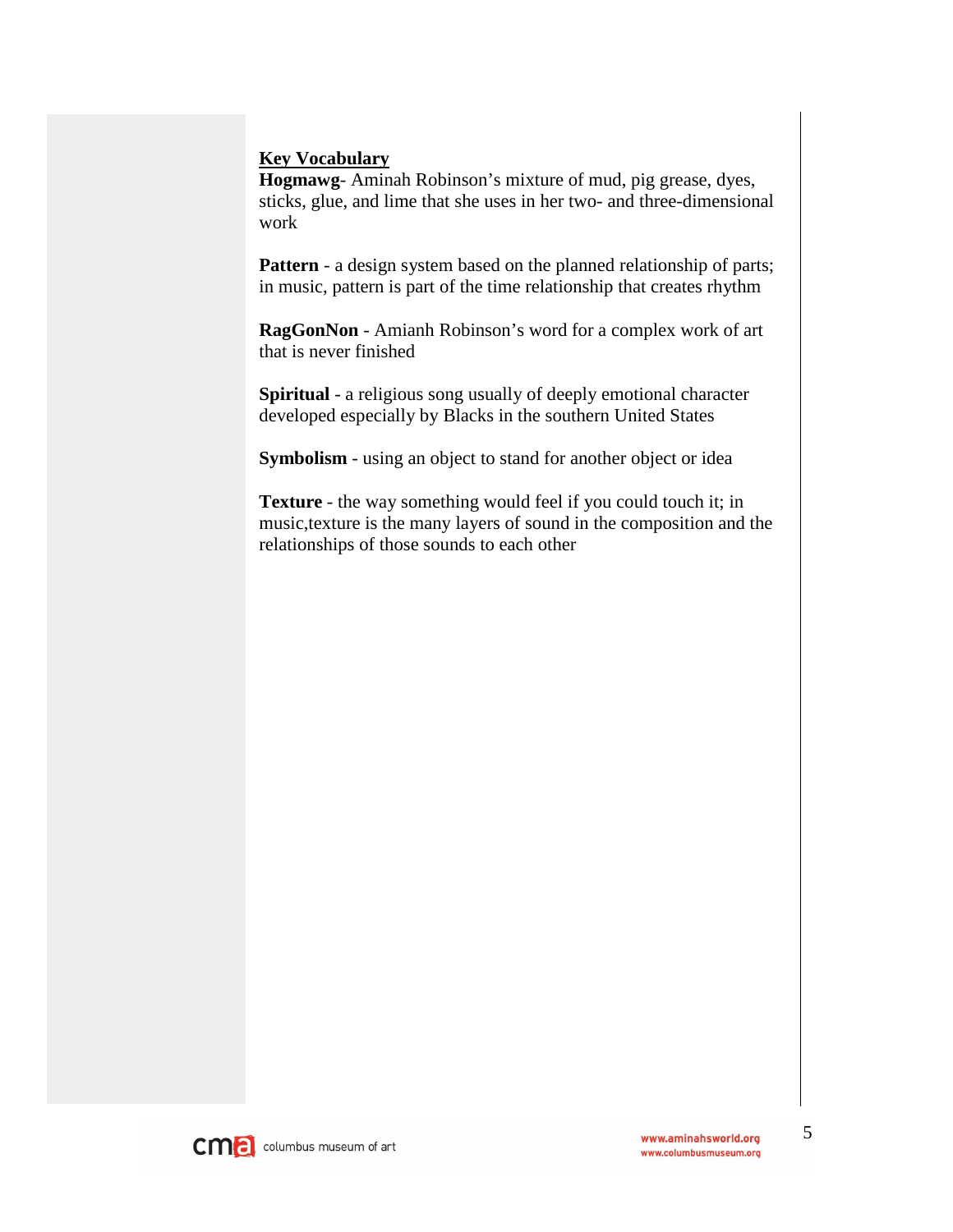## MUSIC BOX PROJECT – STUDENT SELF-ASSESSMENT

\_\_\_\_\_\_\_\_\_\_\_\_\_\_\_\_\_\_\_\_\_\_\_\_\_\_\_\_\_\_\_\_\_\_\_\_\_\_\_\_

### NAME

| Student           | Excellent      | Good | Average        | <b>Needs</b> |
|-------------------|----------------|------|----------------|--------------|
|                   |                |      |                | Improvement  |
|                   | $\overline{4}$ | 3    | $\overline{2}$ | 1            |
| Design: incor-    |                |      |                |              |
| porates fabric    |                |      |                |              |
| and found         |                |      |                |              |
| objects in        |                |      |                |              |
| unified design    |                |      |                |              |
| Creativity: Work  |                |      |                |              |
| demonstrates      |                |      |                |              |
| original thought  |                |      |                |              |
| and execution     |                |      |                |              |
| and personal      |                |      |                |              |
| meaning           |                |      |                |              |
| Research:         |                |      |                |              |
| complete Web      |                |      |                |              |
| search and can    |                |      |                |              |
| define            |                |      |                |              |
| spirituals,       |                |      |                |              |
| explain their     |                |      |                |              |
| origin, and give  |                |      |                |              |
| examples          |                |      |                |              |
| Craftsmanship:    |                |      |                |              |
| Project is        |                |      |                |              |
| completed on      |                |      |                |              |
| time, is neat and |                |      |                |              |
| well-executed     |                |      |                |              |
|                   |                |      |                |              |
|                   |                |      |                |              |
| Total             |                |      |                |              |

#### OVERALL RATING OF PROJECT \_\_\_\_\_\_\_\_\_

## IF YOU COULD DO THIS PROJECT AGAIN, WHAT WOULD YOU DO DIFFERENTLY?

WHAT DID YOU LEARN FROM COMPLETING THIS PROJECT?